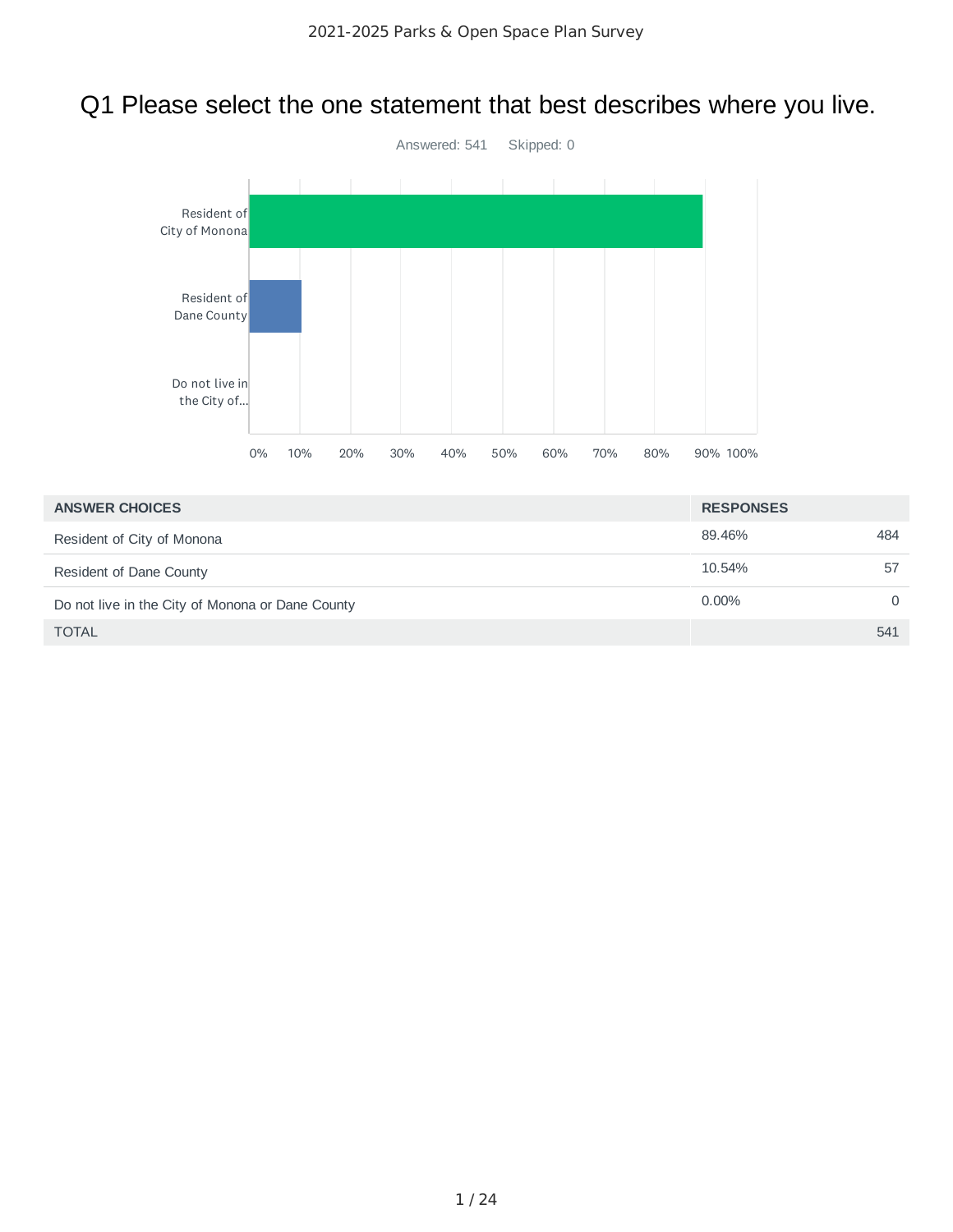

| <b>ANSWER CHOICES</b> | <b>RESPONSES</b> |
|-----------------------|------------------|
| 18-29                 | 15<br>2.77%      |
| 30-39                 | 27.36%<br>148    |
| 40-50                 | 32.72%<br>177    |
| 51-60                 | 69<br>12.75%     |
| $61+$                 | 24.40%<br>132    |
| <b>TOTAL</b>          | 541              |

# Q2 What is your age?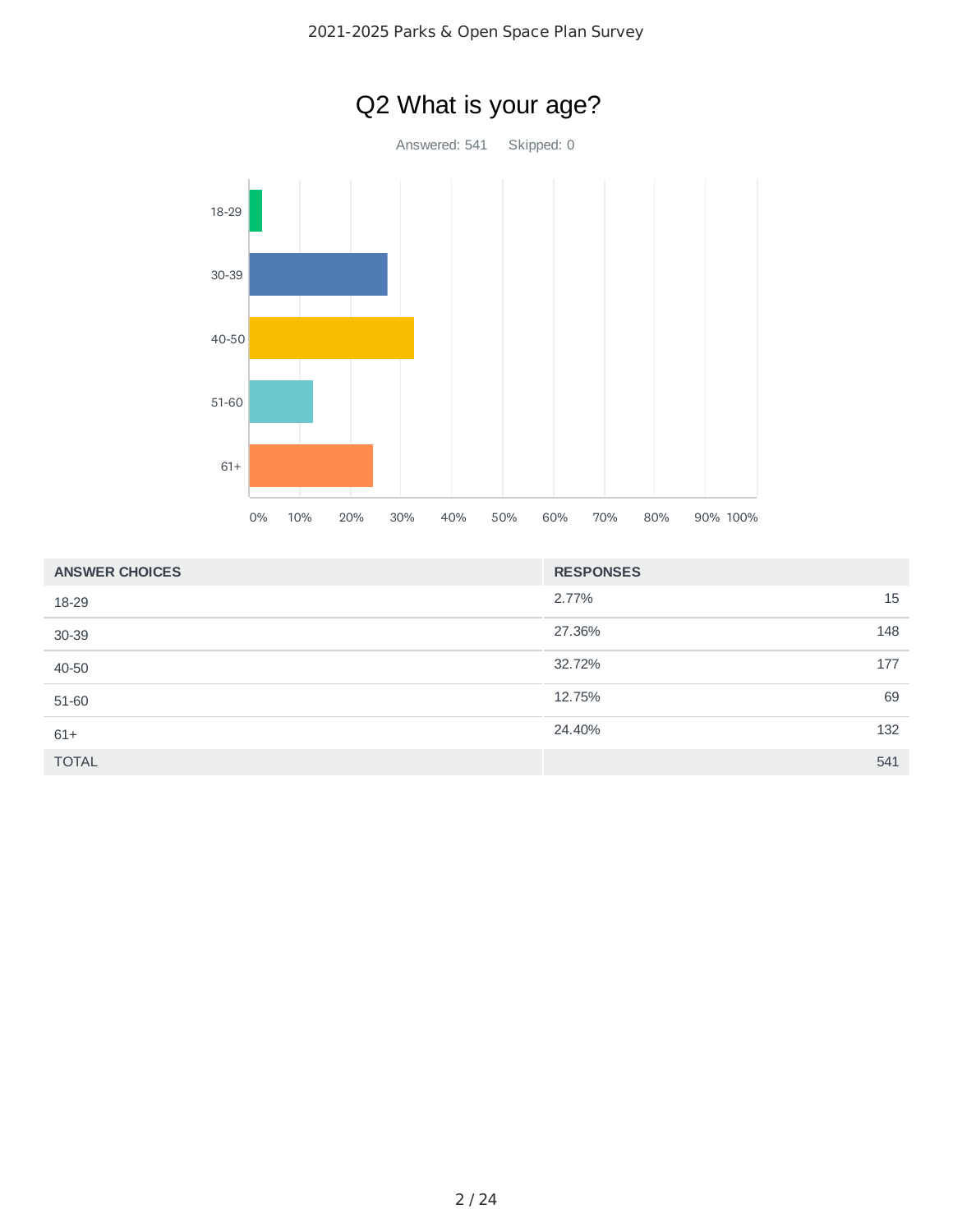# Q3 How many individuals (including yourself) reside in your houshold?



| <b>ANSWER CHOICES</b> | <b>RESPONSES</b> |     |
|-----------------------|------------------|-----|
|                       | 9.24%            | 50  |
| 2                     | 30.50%           | 165 |
| 3                     | 16.27%           | 88  |
| 4                     | 33.64%           | 182 |
| $5+$                  | 10.35%           | 56  |
| <b>TOTAL</b>          |                  | 541 |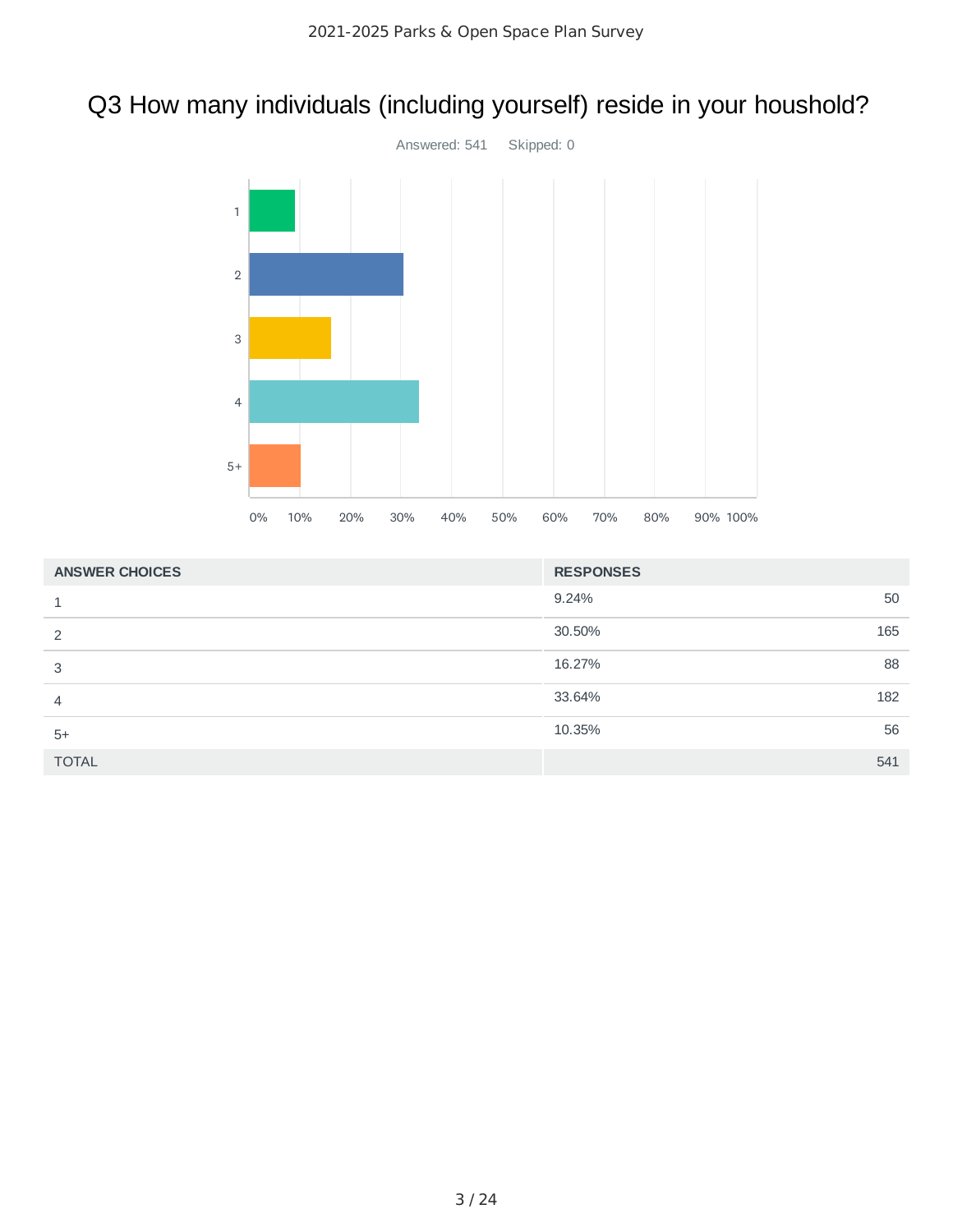

75.93% 366

Over age 65

# Q4 Are there individuals in your household that are:

10.79% 52 13.07% 63 0.21%

1 482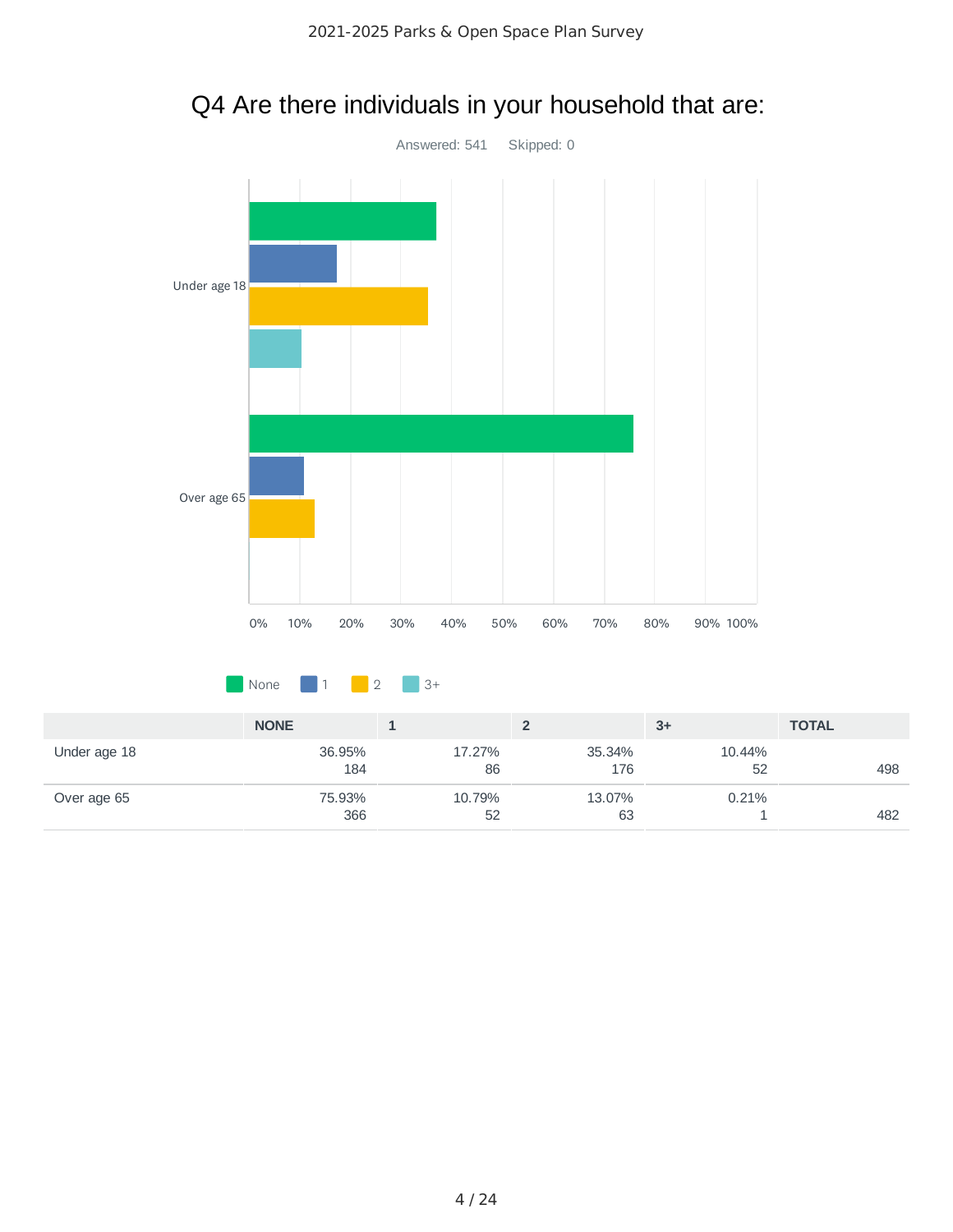## Q5 How do you obtain information about Monona Parks & Recreation (Please select all that apply)



| <b>ANSWER CHOICES</b>                          | <b>RESPONSES</b> |     |
|------------------------------------------------|------------------|-----|
| Word of mouth                                  | 60.44%           | 327 |
| Program guides                                 | 31.98%           | 173 |
| <b>WVMO</b>                                    | 16.08%           | 87  |
| Newspaper                                      | 15.34%           | 83  |
| City website                                   | 61.37%           | 332 |
| E-mail                                         | 64.51%           | 349 |
| Social networks (Facebook, Twitter, Instagram) | 53.05%           | 287 |
| Kiosks/sandwich boards in parks                | 19.96%           | 108 |
| Total Respondents: 541                         |                  |     |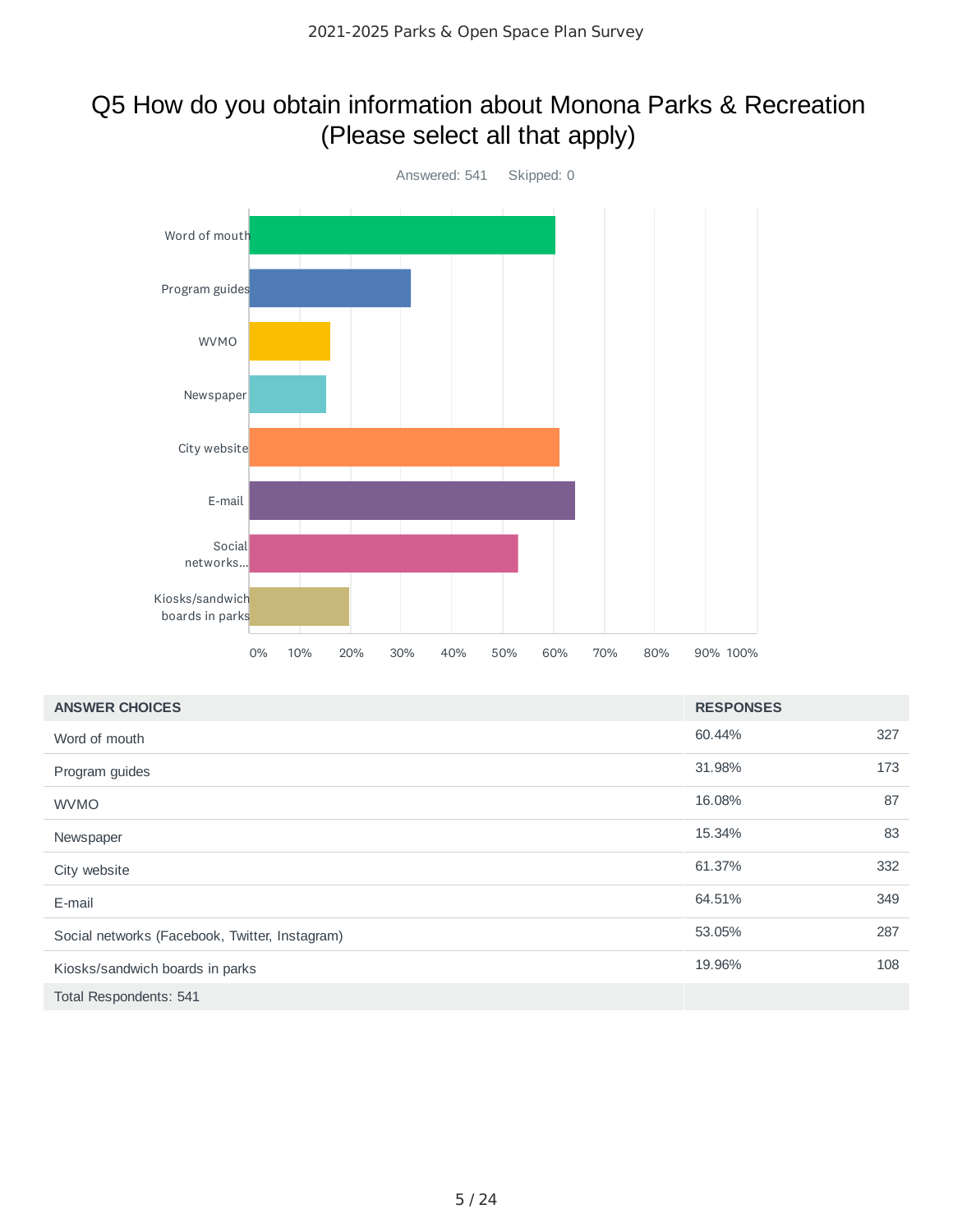## Q6 Is there any park related information that you would like to see on the website that is not currently there?



| <b>ANSWER CHOICES</b> | <b>RESPONSES</b> |     |
|-----------------------|------------------|-----|
| Yes                   | 11.46%           | 62  |
| <b>No</b>             | 88.54%           | 479 |
| <b>TOTAL</b>          |                  | 541 |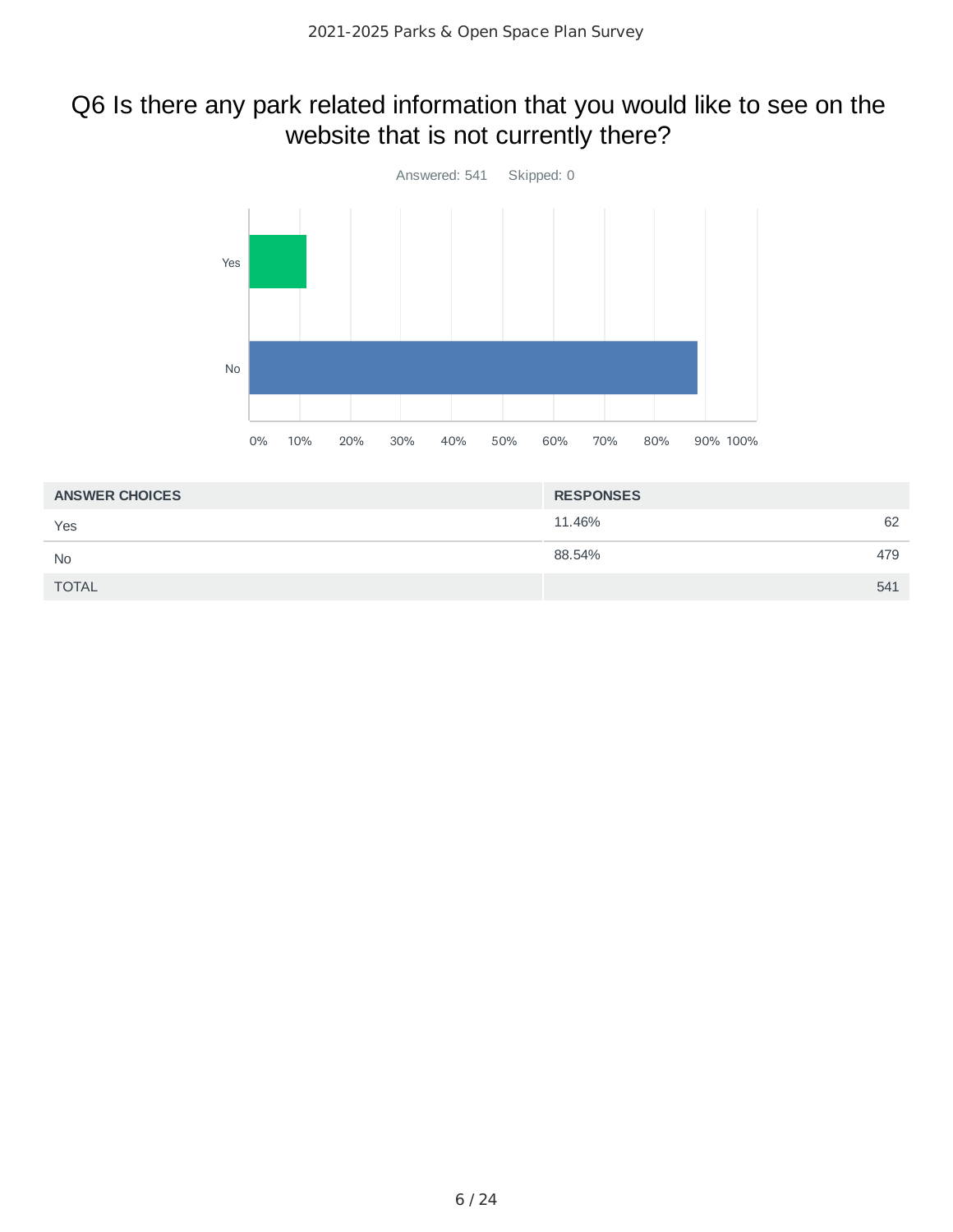## Q7 Overall, how would you rate the existing parks and recreational facilities in the City of Monona?



| <b>ANSWER CHOICES</b> | <b>RESPONSES</b> |               |
|-----------------------|------------------|---------------|
| Excellent             | 40.11%           | 217           |
| Good                  | 53.05%           | 287           |
| Fair                  | 6.47%            | 35            |
| Poor                  | 0.37%            | $\mathcal{P}$ |
| <b>TOTAL</b>          |                  | 541           |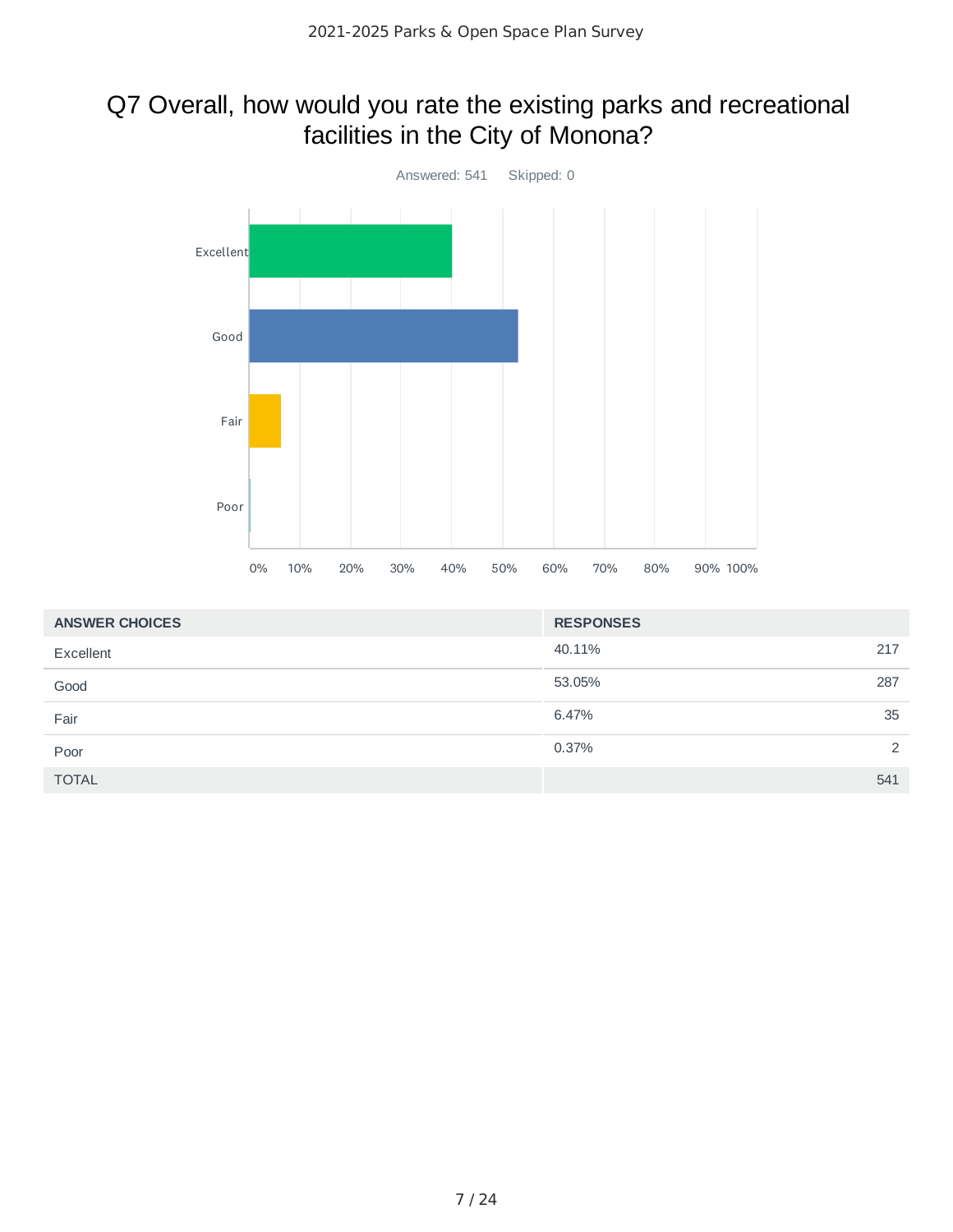### Q8 How do you rate the number of facilities provided by the City of Monona Parks & Recreation Department?

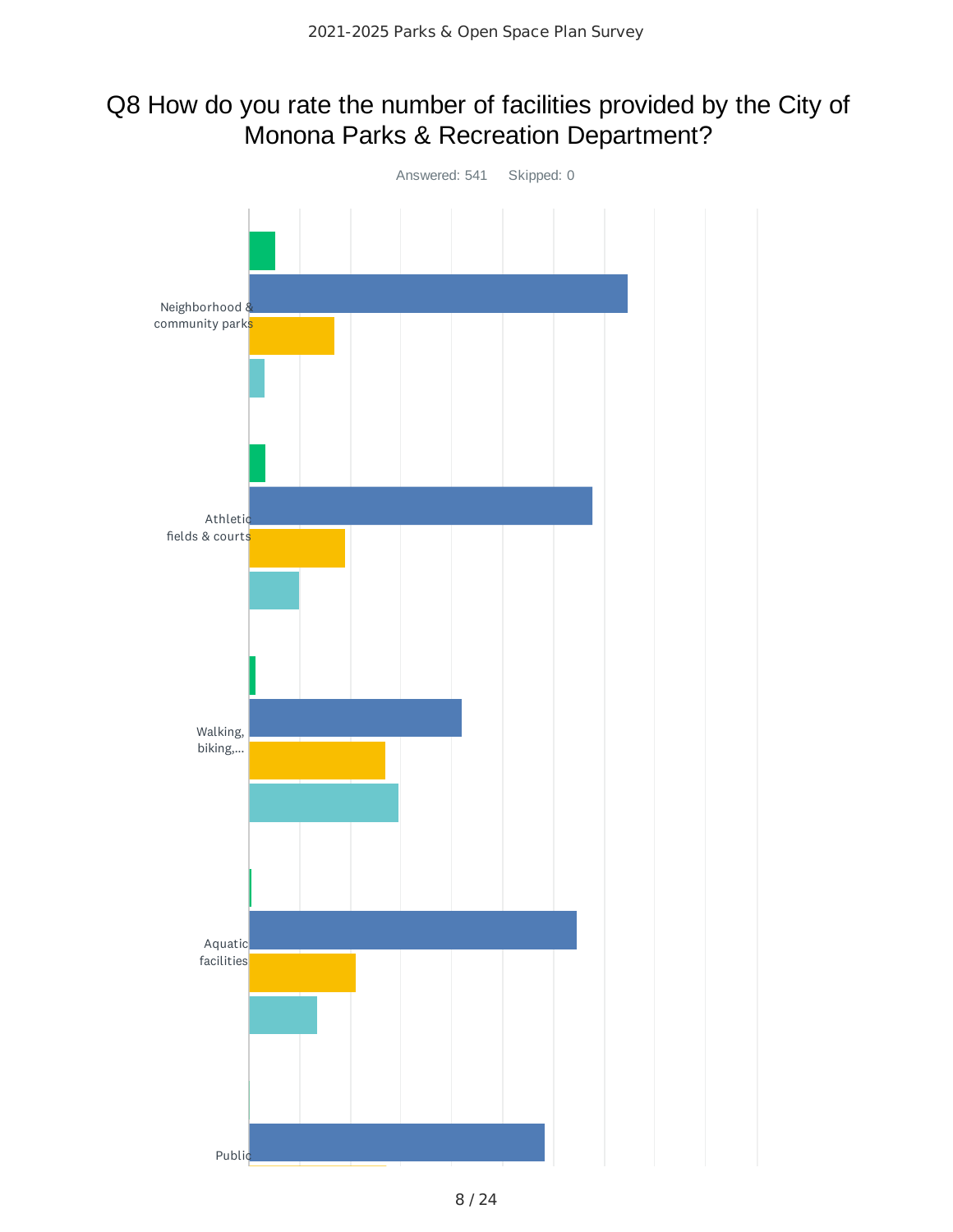

**Too Many Enough B** Almost Enough Not Enough

|                                   | <b>TOO MANY</b> | <b>ENOUGH</b> | <b>ALMOST ENOUGH</b> | <b>NOT ENOUGH</b> | <b>TOTAL</b> |
|-----------------------------------|-----------------|---------------|----------------------|-------------------|--------------|
| Neighborhood & community parks    | $5.22\%$        | 74.63%        | 16.98%               | 3.17%             |              |
|                                   | 28              | 400           | 91                   | 17                | 536          |
| Athletic fields & courts          | 3.25%           | 67.69%        | 19.12%               | 9.94%             |              |
|                                   | 17              | 354           | 100                  | 52                | 523          |
| Walking, biking, multi-use trails | 1.50%           | 42.06%        | 26.92%               | 29.53%            |              |
|                                   | 8               | 225           | 144                  | 158               | 535          |
| Aquatic facilities                | 0.56%           | 64.67%        | 21.12%               | 13.64%            |              |
|                                   | 3               | 346           | 113                  | 73                | 535          |
| Public restrooms                  | 0.19%           | 58.30%        | 27.17%               | 14.34%            |              |
|                                   |                 | 309           | 144                  | 76                | 530          |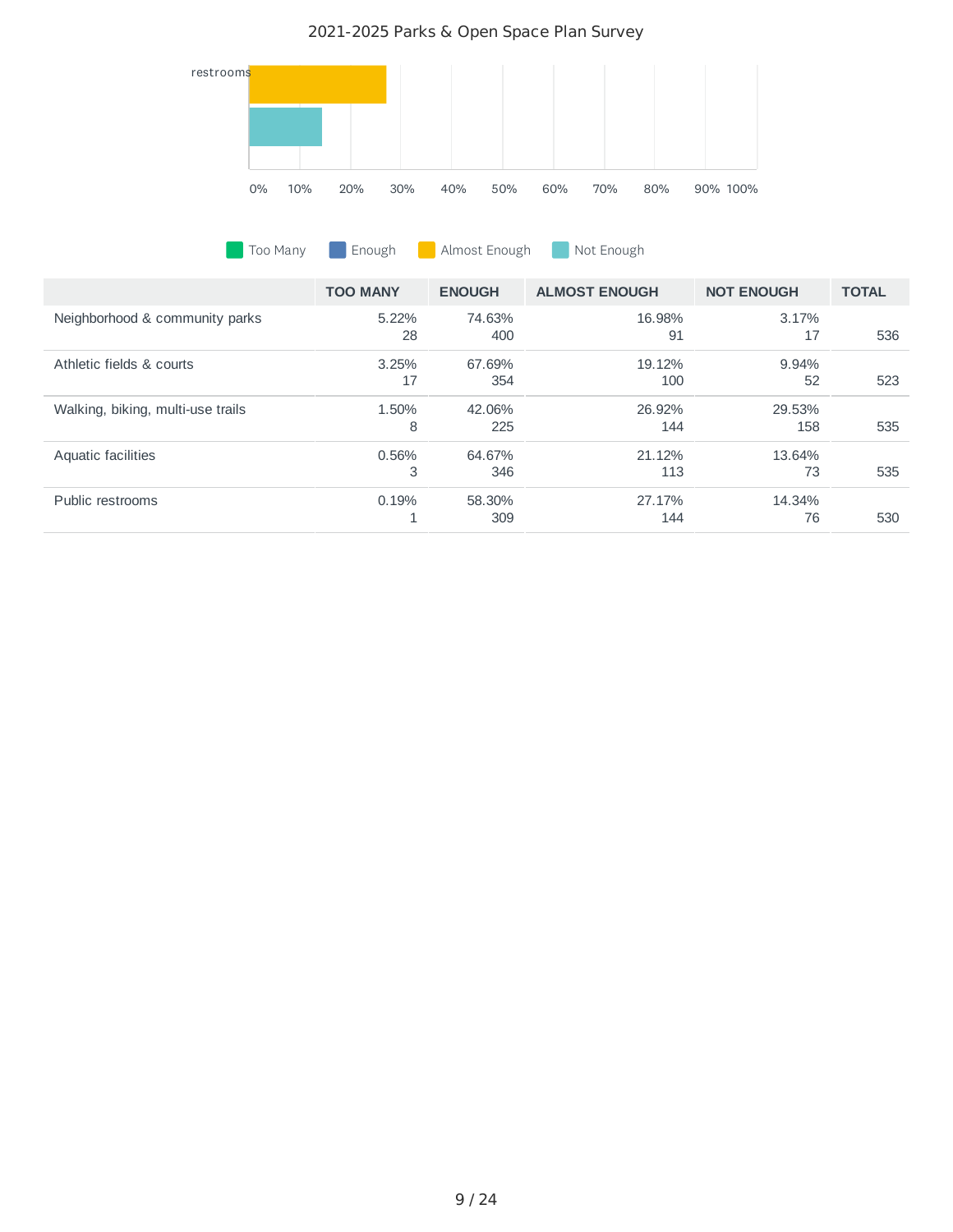### Q9 Which of the following Monona facilities, if any, have you or any member of your household visited or used in the past two years? (Please check all that apply)

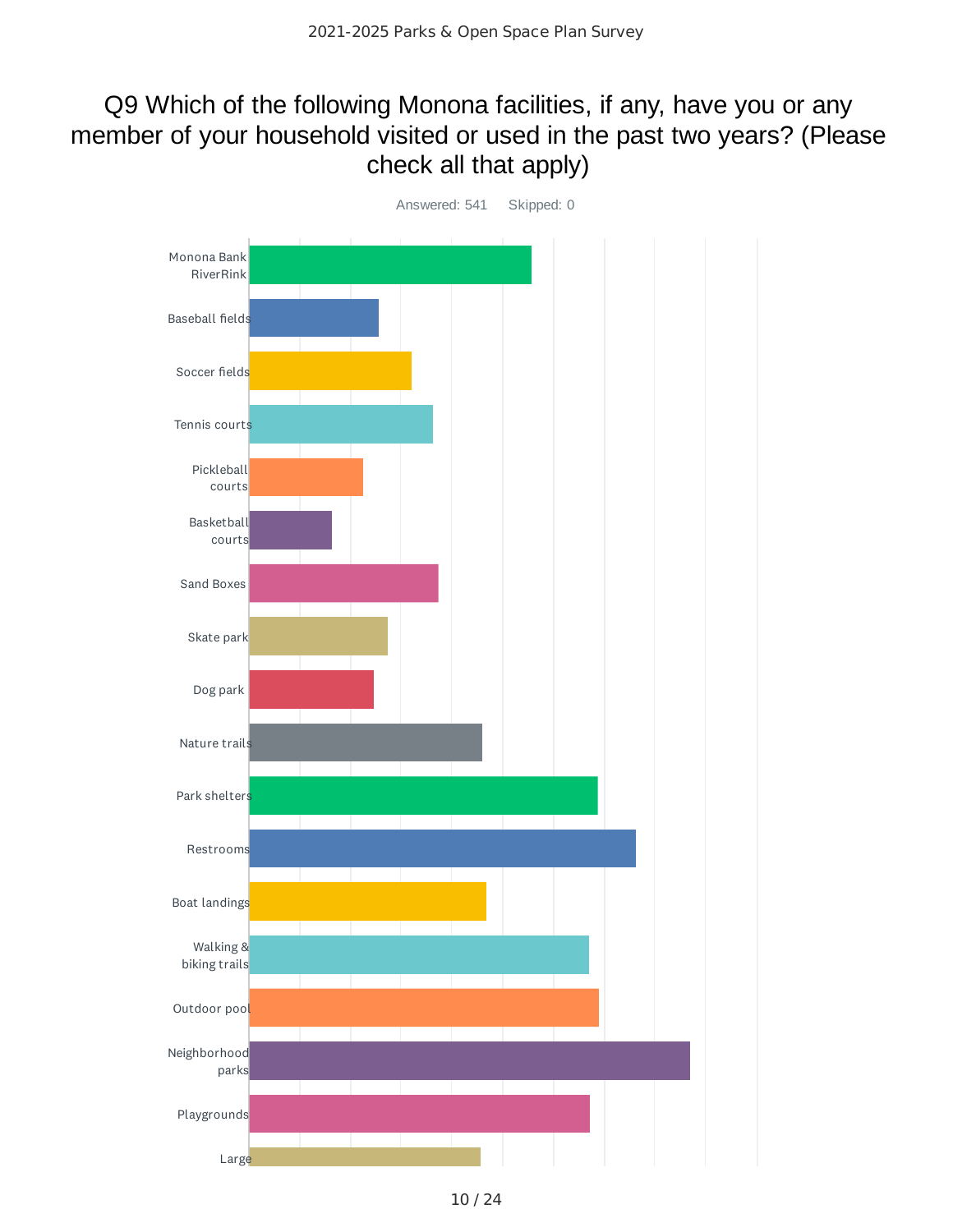2021-2025 Parks & Open Space Plan Survey



| <b>ANSWER CHOICES</b>                                      | <b>RESPONSES</b> |     |
|------------------------------------------------------------|------------------|-----|
| Monona Bank RiverRink                                      | 55.82%           | 302 |
| <b>Baseball fields</b>                                     | 25.69%           | 139 |
| Soccer fields                                              | 32.16%           | 174 |
| Tennis courts                                              | 36.41%           | 197 |
| Pickleball courts                                          | 22.55%           | 122 |
| <b>Basketball courts</b>                                   | 16.45%           | 89  |
| Sand Boxes                                                 | 37.52%           | 203 |
| Skate park                                                 | 27.36%           | 148 |
| Dog park                                                   | 24.58%           | 133 |
| Nature trails                                              | 46.03%           | 249 |
| Park shelters                                              | 68.76%           | 372 |
| Restrooms                                                  | 76.34%           | 413 |
| <b>Boat landings</b>                                       | 46.77%           | 253 |
| Walking & biking trails                                    | 67.10%           | 363 |
| Outdoor pool                                               | 68.95%           | 373 |
| Neighborhood parks                                         | 87.06%           | 471 |
| Playgrounds                                                | 67.28%           | 364 |
| Large multi-use parks for both active & passive recreation | 45.84%           | 248 |
| Open space within 10 minutes of your household             | 67.28%           | 364 |
| Mountain bike trail                                        | 26.25%           | 142 |
| San Damiano                                                | 34.57%           | 187 |
| Total Respondents: 541                                     |                  |     |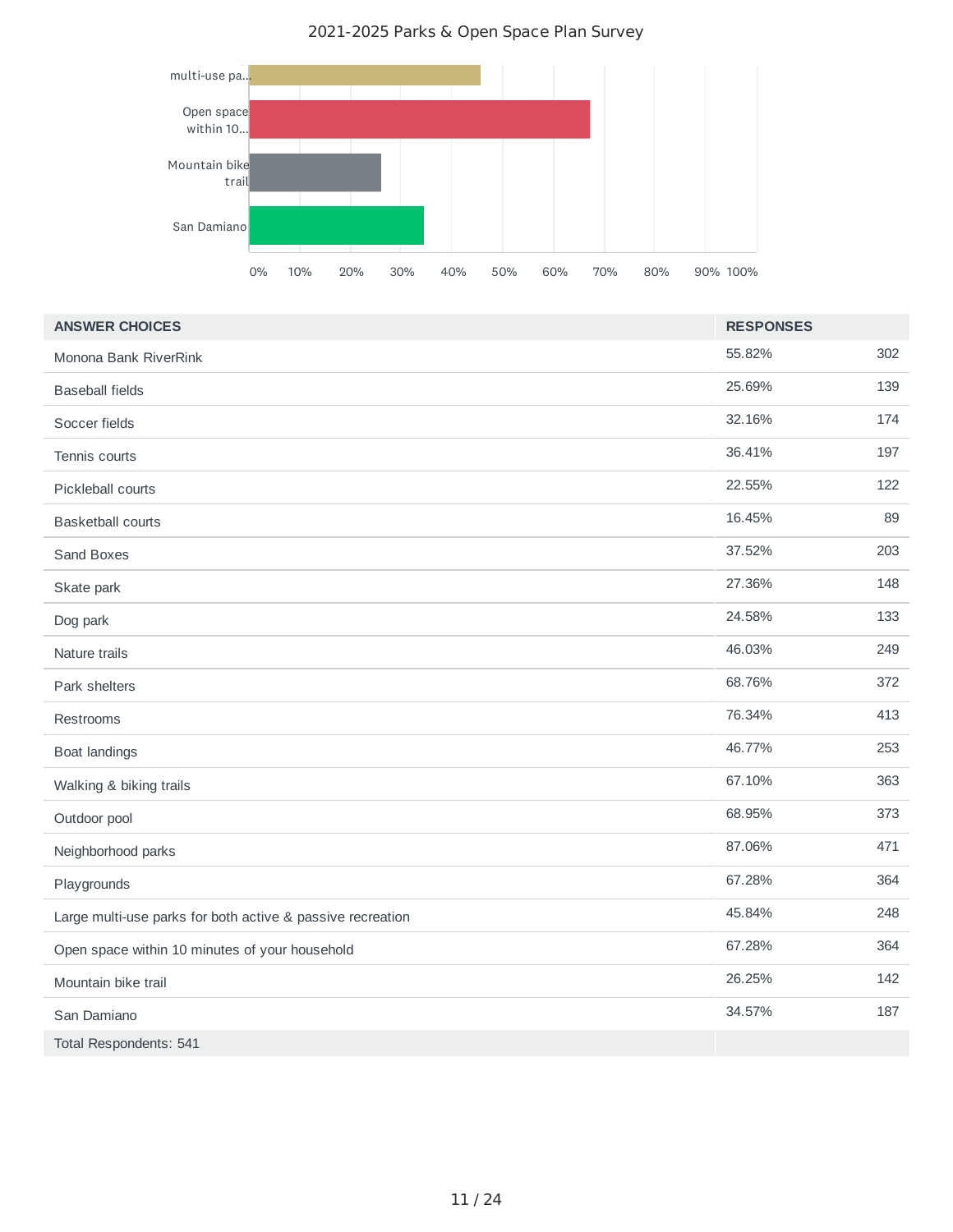### Q10 Which of the following recreational activities are important to you and members of your household? (Please check all that apply)

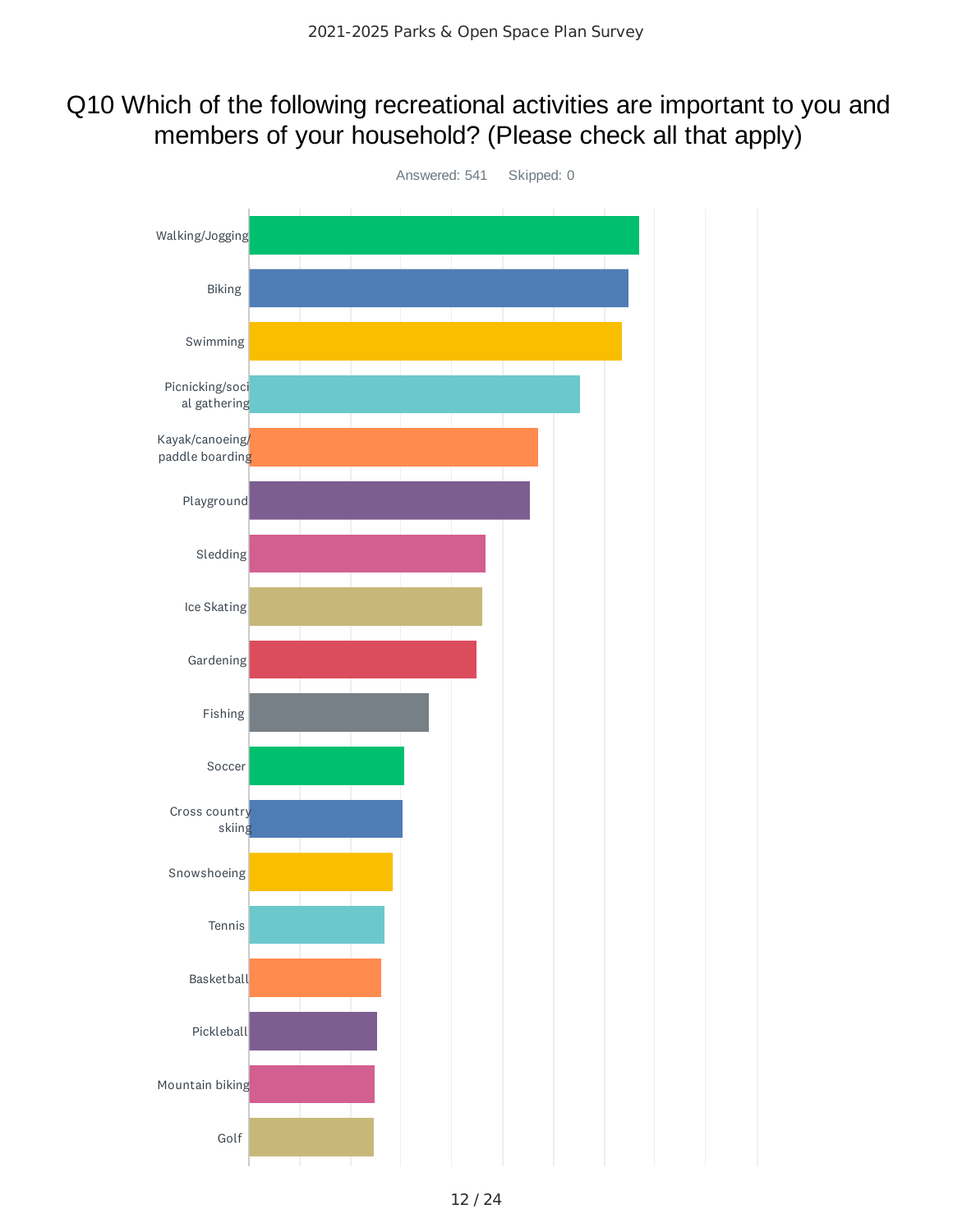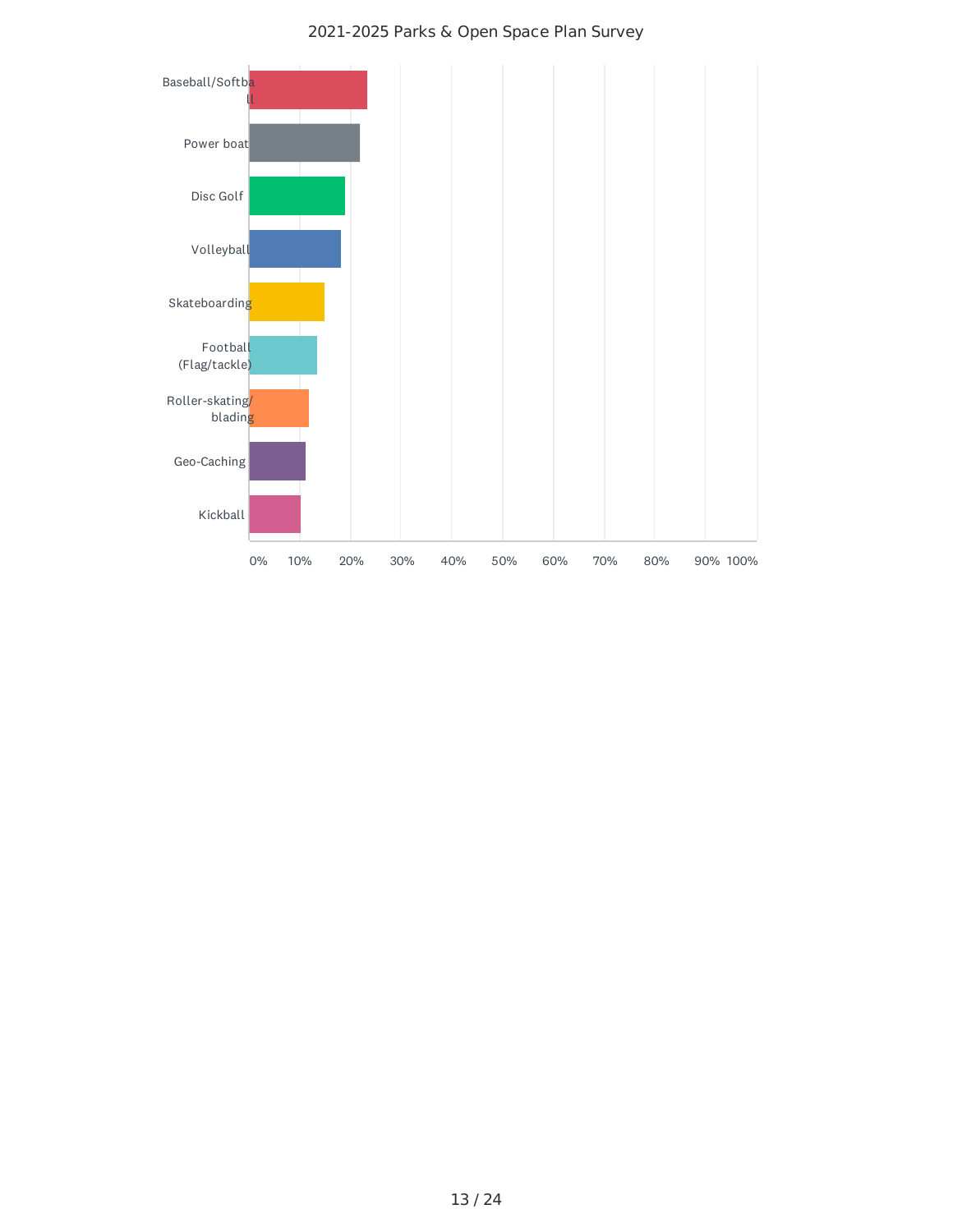| <b>ANSWER CHOICES</b>          | <b>RESPONSES</b> |     |
|--------------------------------|------------------|-----|
| Walking/Jogging                | 77.08%           | 417 |
| <b>Biking</b>                  | 74.86%           | 405 |
| Swimming                       | 73.57%           | 398 |
| Picnicking/social gathering    | 65.25%           | 353 |
| Kayak/canoeing/paddle boarding | 57.12%           | 309 |
| Playground                     | 55.45%           | 300 |
| Sledding                       | 46.58%           | 252 |
| Ice Skating                    | 46.03%           | 249 |
| Gardening                      | 44.92%           | 243 |
| Fishing                        | 35.49%           | 192 |
| Soccer                         | 30.68%           | 166 |
| Cross country skiing           | 30.31%           | 164 |
| Snowshoeing                    | 28.47%           | 154 |
| Tennis                         | 26.80%           | 145 |
| Basketball                     | 26.25%           | 142 |
| Pickleball                     | 25.32%           | 137 |
| Mountain biking                | 24.95%           | 135 |
| Golf                           | 24.77%           | 134 |
| Baseball/Softball              | 23.48%           | 127 |
| Power boat                     | 22.00%           | 119 |
| Disc Golf                      | 19.04%           | 103 |
| Volleyball                     | 18.30%           | 99  |
| Skateboarding                  | 15.16%           | 82  |
| Football (Flag/tackle)         | 13.68%           | 74  |
| Roller-skating/blading         | 12.01%           | 65  |
| Geo-Caching                    | 11.28%           | 61  |
| Kickball                       | 10.35%           | 56  |
| Total Respondents: 541         |                  |     |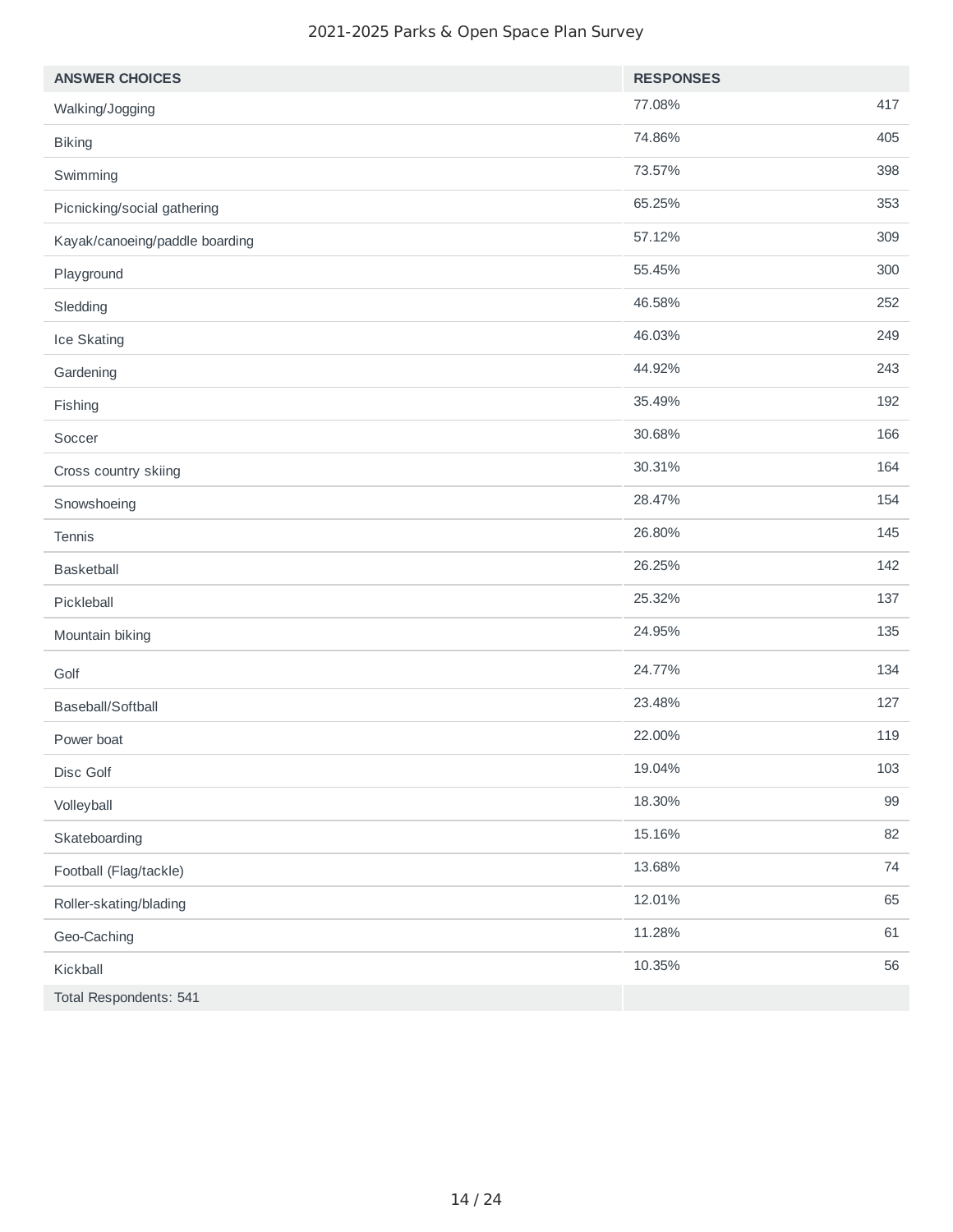### Q11 Listed below are several improvements and possible additions that could be made to existing City parks and recreational facilities. Indicate the level of importance each should receive by the City.

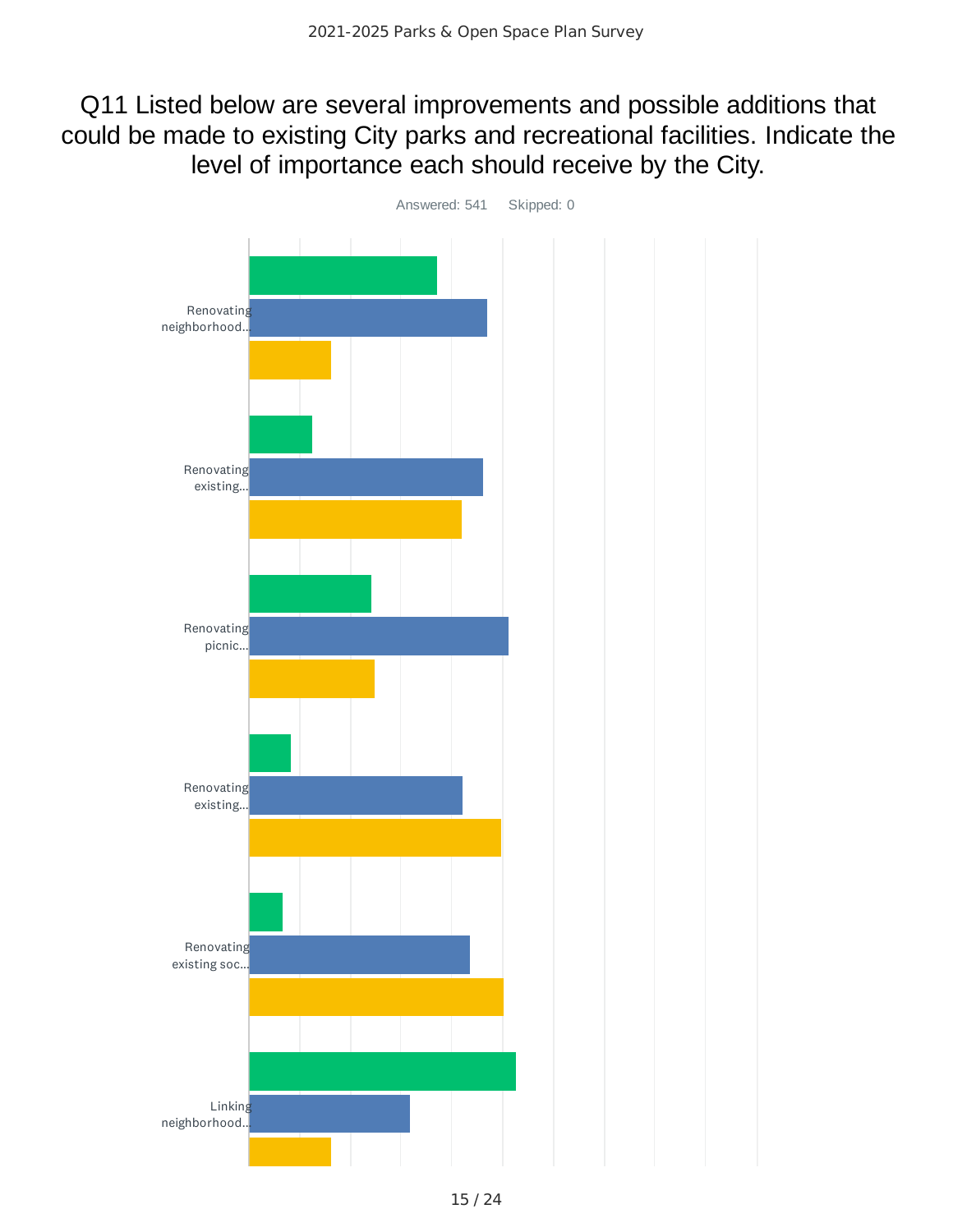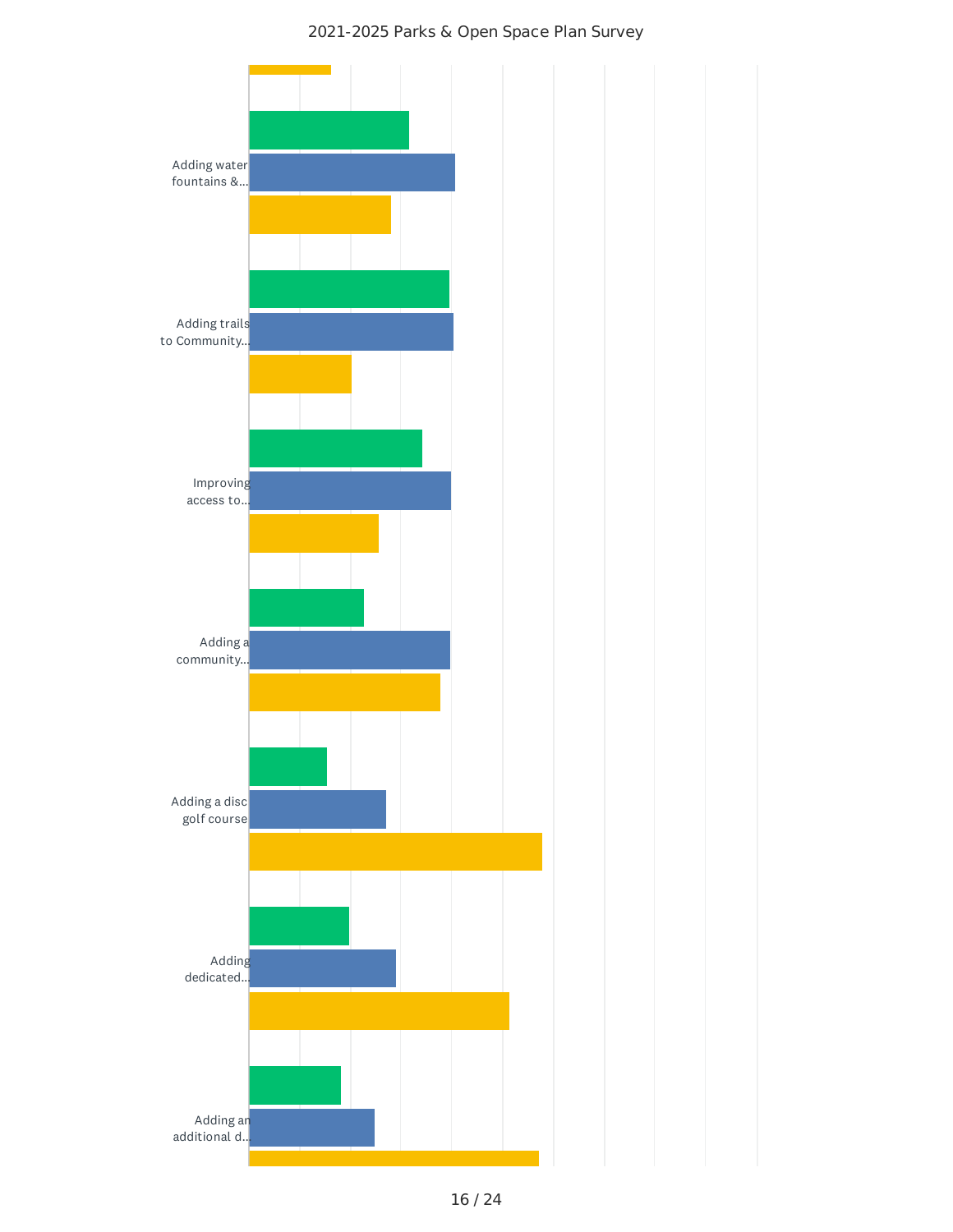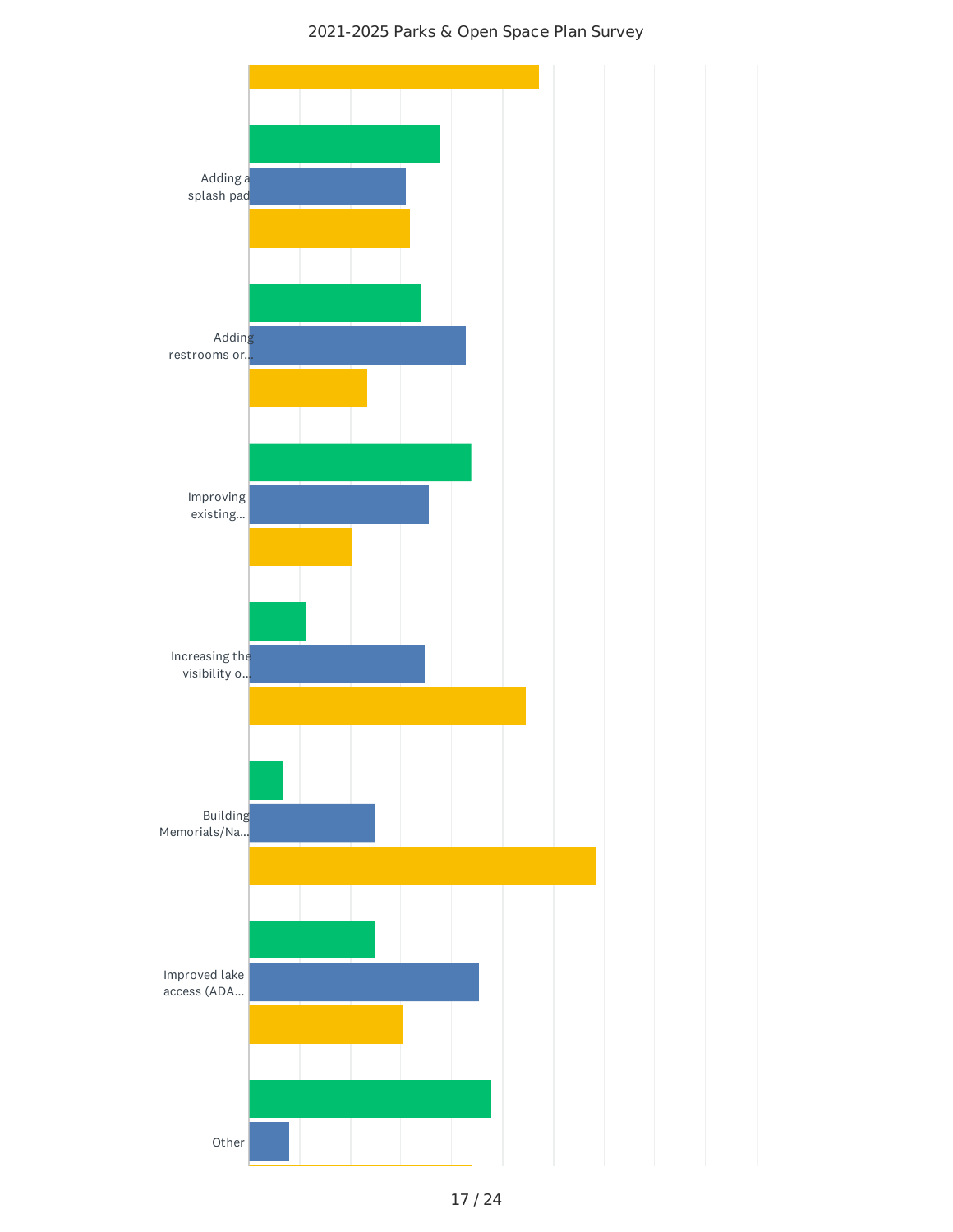2021-2025 Parks & Open Space Plan Survey

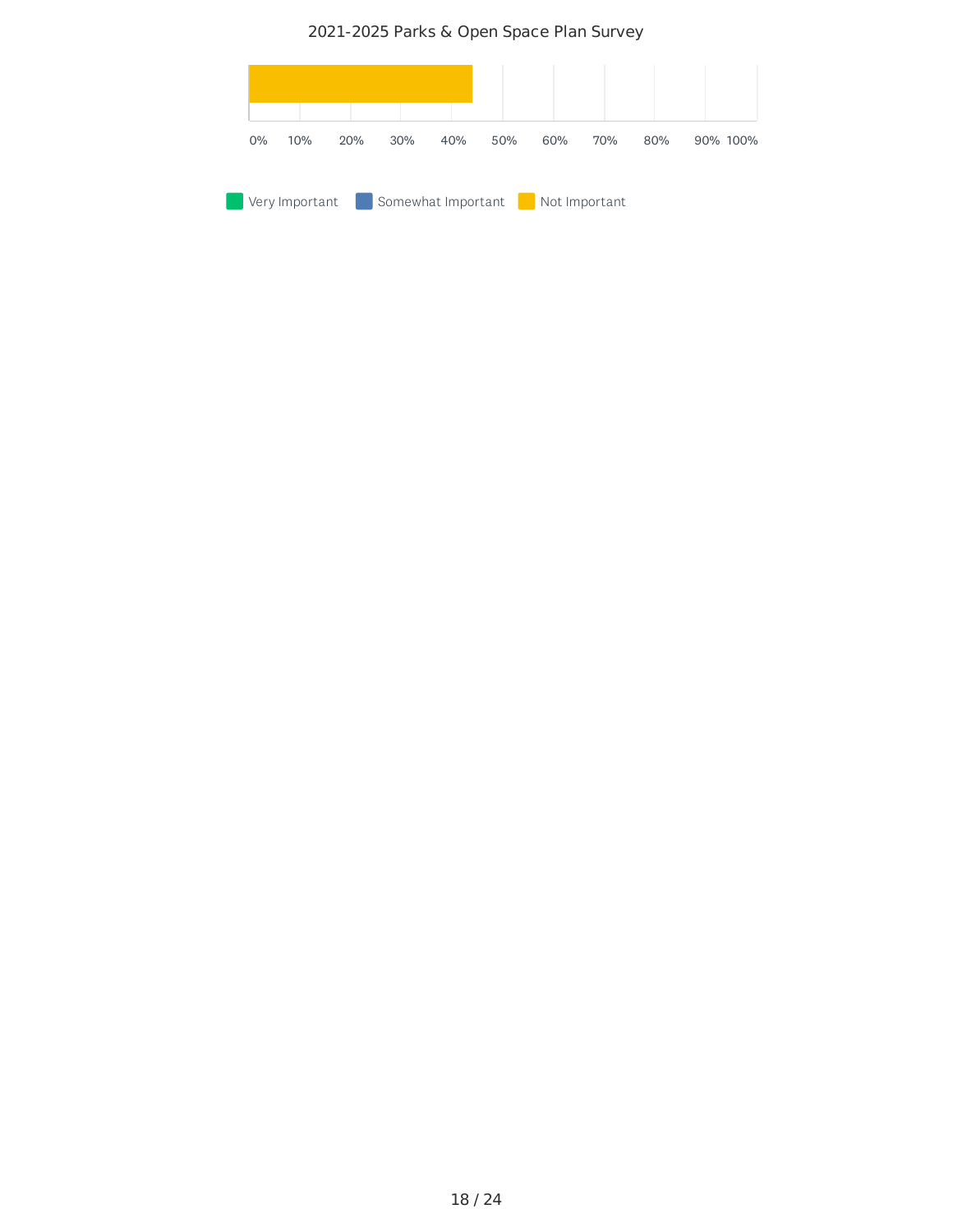|                                                                | <b>VERY</b><br><b>IMPORTANT</b> | <b>SOMEWHAT</b><br><b>IMPORTANT</b> | <b>NOT</b><br><b>IMPORTANT</b> | <b>TOTAL</b><br><b>RESPONDENTS</b> |
|----------------------------------------------------------------|---------------------------------|-------------------------------------|--------------------------------|------------------------------------|
| Renovating neighborhood parks & playgrounds                    | 37.33%<br>193                   | 47.00%<br>243                       | 16.25%<br>84                   | 517                                |
| Renovating existing outdoor basketball courts                  | 12.52%<br>63                    | 46.32%<br>233                       | 41.95%<br>211                  | 503                                |
| Renovating picnic areas/shelters, adding seating               | 24.27%<br>125                   | 51.26%<br>264                       | 24.85%<br>128                  | 515                                |
| Renovating existing baseball/softball fields                   | 8.45%<br>42                     | 42.25%<br>210                       | 49.70%<br>247                  | 497                                |
| Renovating existing soccer fields                              | 6.61%<br>33                     | 43.69%<br>218                       | 50.30%<br>251                  | 499                                |
| Linking neighborhood parks with walking/biking<br>trails       | 52.67%<br>276                   | 31.87%<br>167                       | 16.22%<br>85                   | 524                                |
| Adding water fountains & benches to trails                     | 31.59%<br>163                   | 40.89%<br>211                       | 28.10%<br>145                  | 516                                |
| Adding trails to Community Parks                               | 39.58%<br>205                   | 40.35%<br>209                       | 20.27%<br>105                  | 518                                |
| Improving access to Winnequah Lagoon for winter<br>ice skating | 34.39%<br>174                   | 39.92%<br>202                       | 25.69%<br>130                  | 506                                |
| Adding a community garden                                      | 22.70%<br>116                   | 39.73%<br>203                       | 37.77%<br>193                  | 511                                |
| Adding a disc golf course                                      | 15.57%<br>78                    | 27.15%<br>136                       | 57.88%<br>290                  | 501                                |
| Adding dedicated pickleball courts                             | 19.80%<br>101                   | 29.02%<br>148                       | 51.37%<br>262                  | 510                                |
| Adding an additional dog park                                  | 18.29%<br>92                    | 24.85%<br>125                       | 57.26%<br>288                  | 503                                |
| Adding a splash pad                                            | 37.89%<br>194                   | 30.86%<br>158                       | 31.84%<br>163                  | 512                                |
| Adding restrooms or improving existing park<br>restrooms       | 33.97%<br>177                   | 42.80%<br>223                       | 23.42%<br>122                  | 521                                |
| Improving existing outdoor swimming pool                       | 43.84%<br>224                   | 35.62%<br>182                       | 20.55%<br>105                  | 511                                |
| Increasing the visibility of law enforcement at<br>parks       | 11.37%<br>58                    | 34.71%<br>177                       | 54.51%<br>278                  | 510                                |
| Building Memorials/Naming of Benches                           | 6.73%<br>34                     | 24.95%<br>126                       | 68.71%<br>347                  | 505                                |
| Improved lake access (ADA accessible)                          | 24.90%<br>127                   | 45.49%<br>232                       | 30.39%<br>155                  | 510                                |
| Other                                                          | 47.83%<br>66                    | 7.97%<br>11                         | 44.20%<br>61                   | 138                                |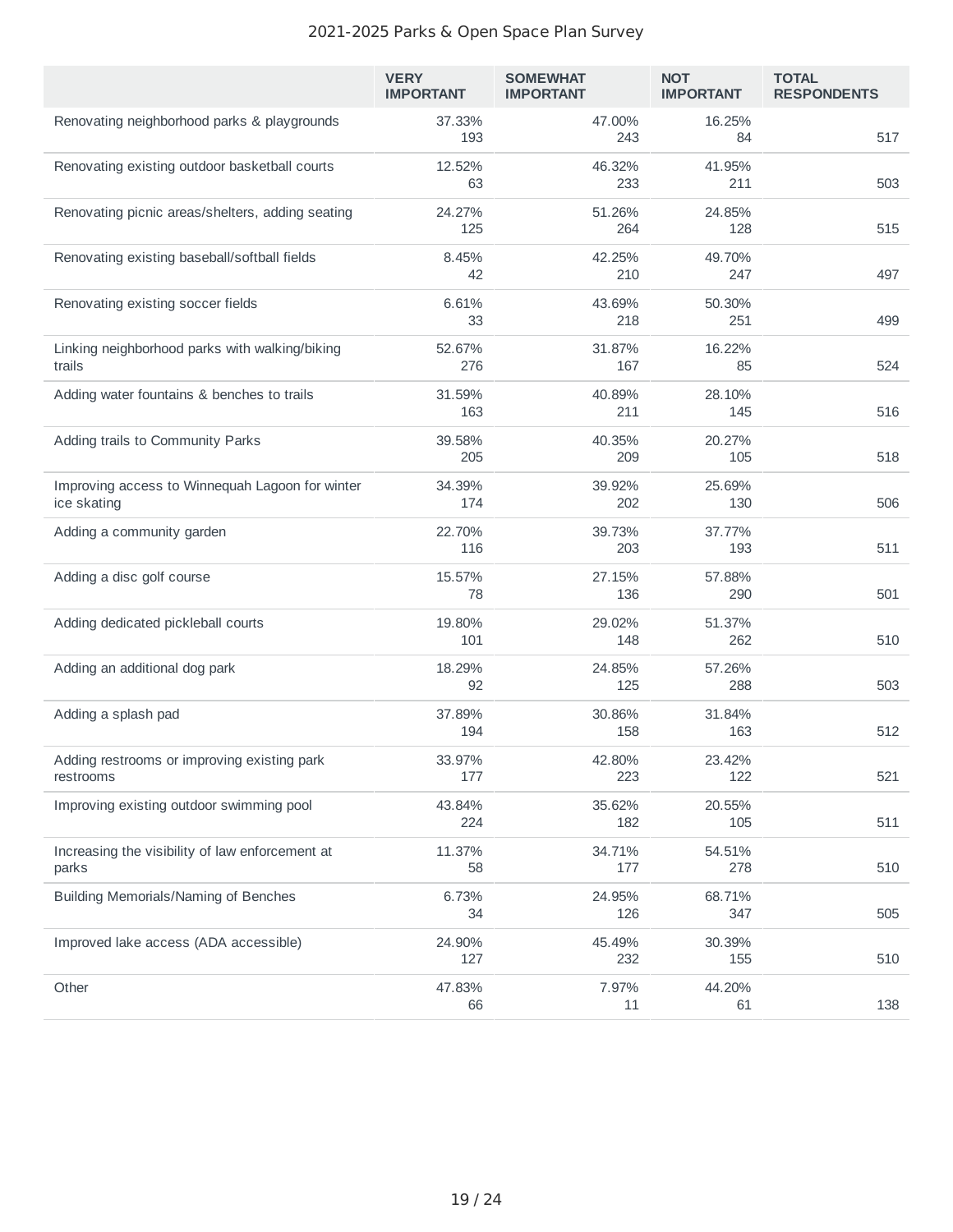### Q12 Do you support the City purchasing the San Damiano property for the use as a public park?



| <b>ANSWER CHOICES</b> | <b>RESPONSES</b> |     |
|-----------------------|------------------|-----|
| Yes                   | 81.89%           | 443 |
| <b>No</b>             | 18.11%           | 98  |
| <b>TOTAL</b>          |                  | 541 |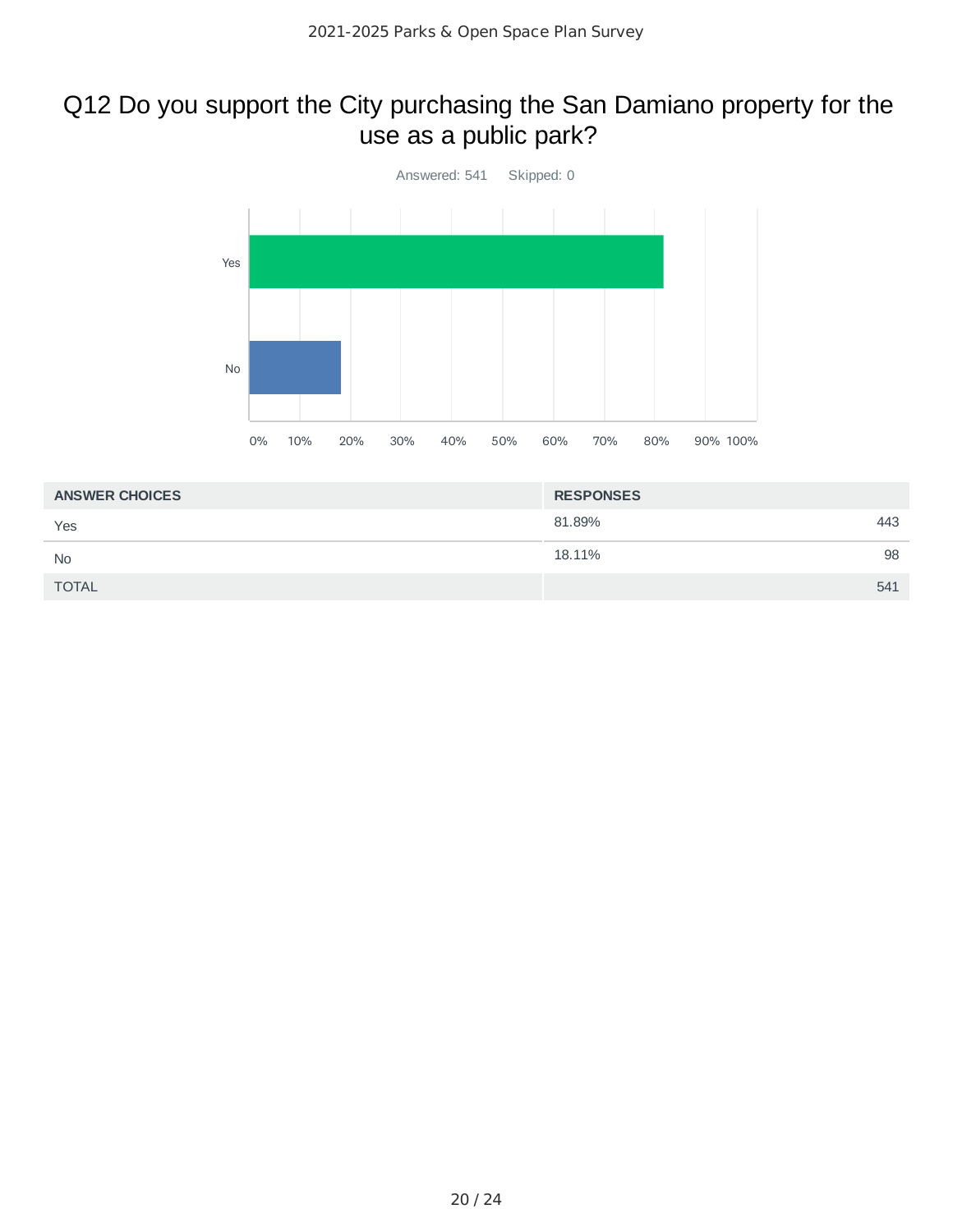# Q13 Do you support increased taxes of \$30 per \$100,000 of assessed value per year for 25 years for the acquistion of this property?



| <b>ANSWER CHOICES</b> | <b>RESPONSES</b> |     |
|-----------------------|------------------|-----|
| Yes                   | 63.40%           | 343 |
| <b>No</b>             | 36.60%           | 198 |
| <b>TOTAL</b>          |                  | 541 |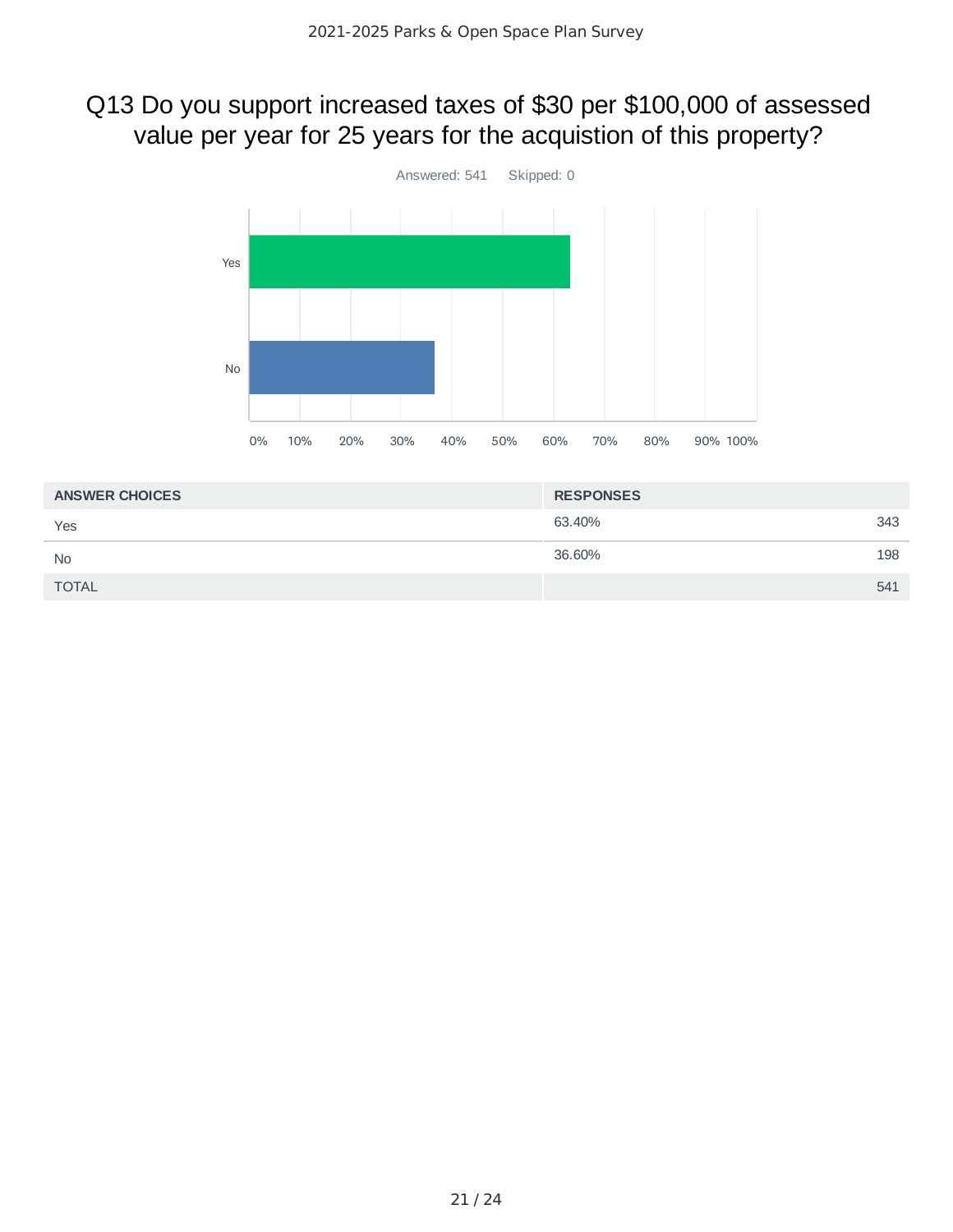## Q14 What do you like best about Monona parks and open spaces?

Answered: 541 Skipped: 0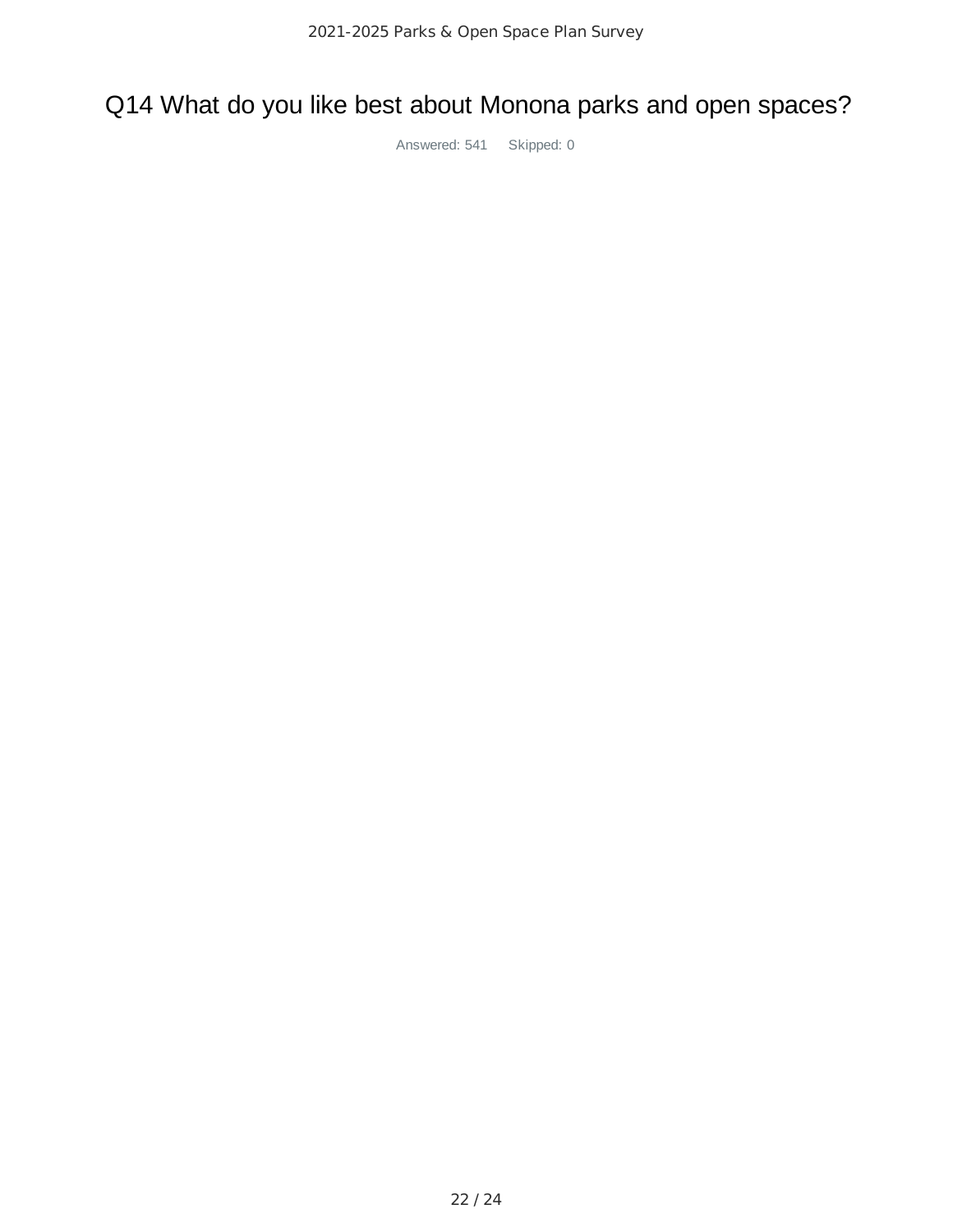## Q15 What do you like least about Monona parks and open spaces?

Answered: 541 Skipped: 0